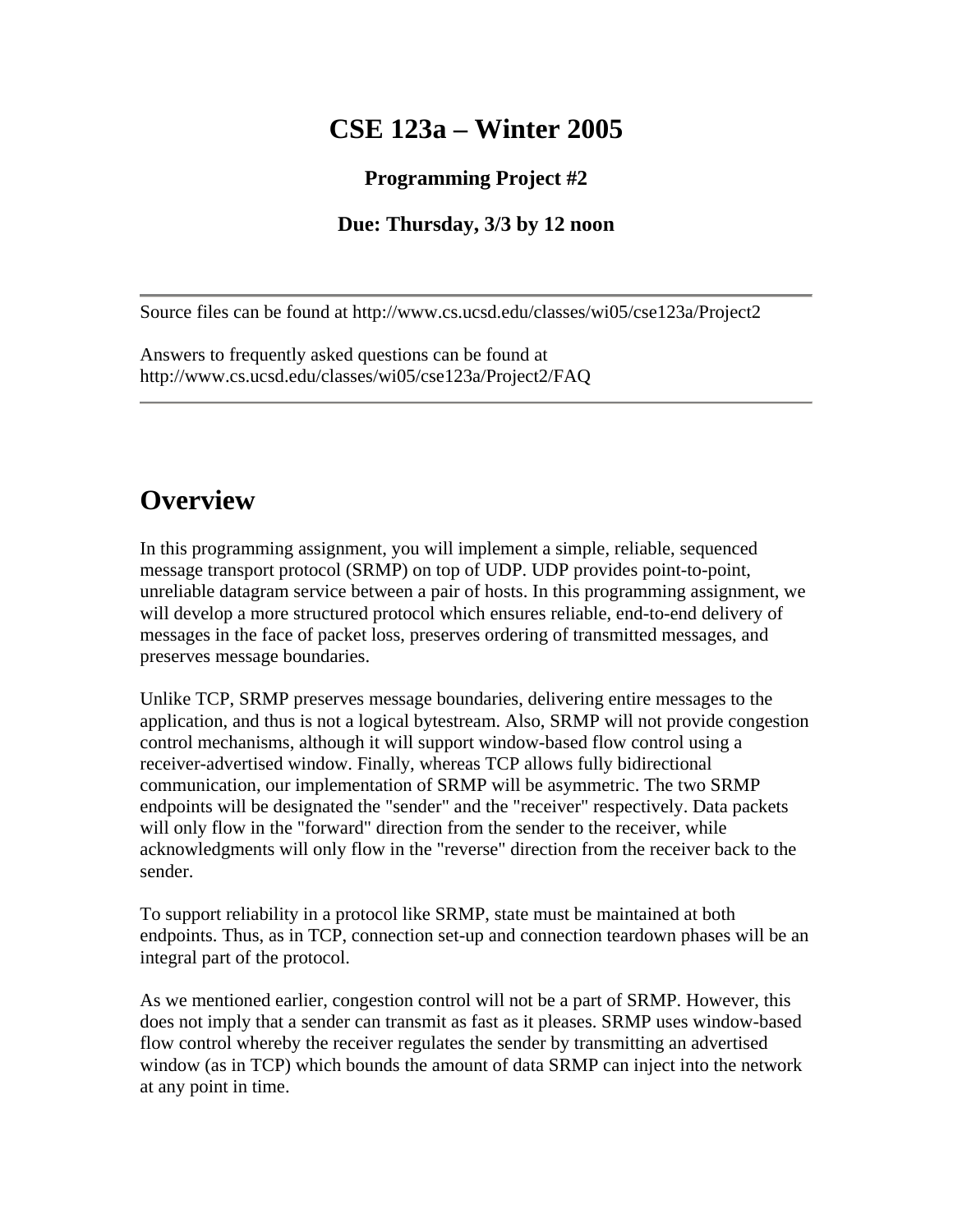# **SRMP**

## **Packet Headers**

SRMP packets have 3 fields, as specified in the following structure.

```
 typedef struct { 
  unsigned short type; 
   unsigned short window; 
   unsigned short seqno; 
} srmphdr;
```
The "type" field takes on 5 possible values (thus in practice, we would allocate far less than a short to this field). DATA = 0,  $ACK = 1$ ,  $SYN = 2$ ,  $FIN = 3$ ,  $RESET = 4$ . Unlike TCP, in which similar codes specify individual bits in the "flags" field and multiple bits can be set simultaneously, SRMP packets must be of exactly one of the types specified above.

The "window" field specifies the receiver's advertised window (in bytes) and is used only in packets of type 1 (ACK). The window field must be set to zero for all packets of other types. The maximum window size is 2^16 - 1.

The "seqno" field indicates the sequence number of the packet. This field is used in all packets except RESET packets, where it is set to zero. For DATA packets, the sequence number increases by the size (in bytes) of each packet. For ACK packets, the sequence number acts as a cumulative acknowledgment, and indicates the number of the next byte expected by the receiver. For SYN packets, the sequence number is one smaller than the sequence number of the first data packet of the connection. For FIN packets, the sequence number is one larger than the sequence number of the last byte of the last data packet of the connection. The maximum sequence number is  $2^{\wedge}16 - 1$  and the maximum message size in SRMP is 1000 bytes.

### **State Diagram**

The asymmetry between sender and receiver in this protocol leads to somewhat different state diagrams for the two endpoints. The state diagram for SRMP is as follows: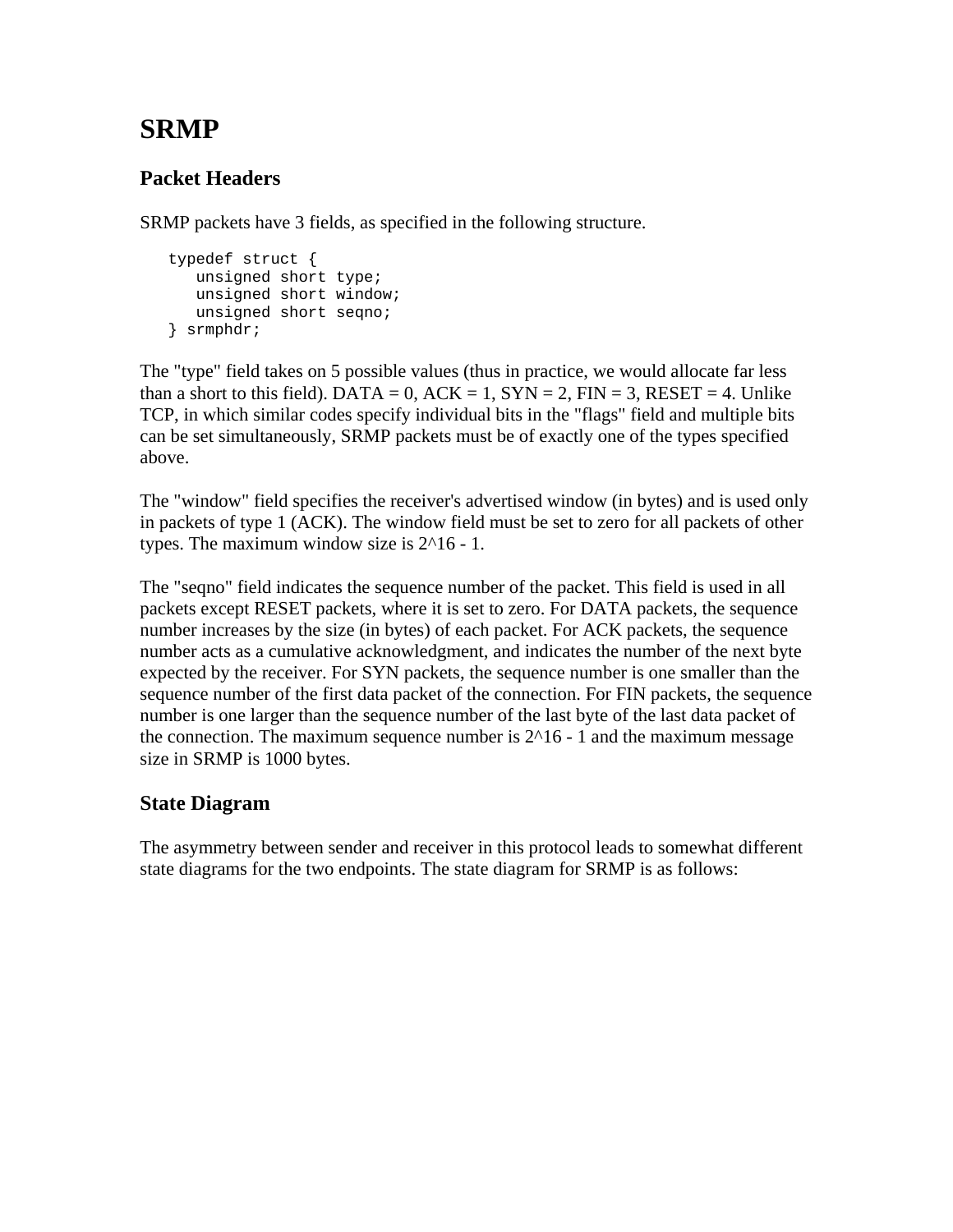

The receiver can be in four possible states: CLOSED, LISTEN, ESTABLISHED and TIME\_WAIT. Initially, it is in the CLOSED state. Upon issuing a passive open, it enters the LISTEN state. (Note that the receiver is the passive host in our protocol, while the sender actively opens the connection). While in the LISTEN state, the receiver waits for a SYN packet to arrive on the correct port number. When it does, it responds with an ACK, and moves to the ESTABLISHED state. After the sender has transmitted all data (and received acknowledgments), it will send a FIN packet to the receiver. Upon receipt of the FIN, the receiver moves to the TIME\_WAIT state. As in TCP, it remains in TIME\_WAIT for two maximum segment lifetimes (MSLs) before re-entering the CLOSED state. Assume for this assignment that the MSL is 2 seconds.

The sender can be in five possible states: CLOSED, SYN\_SENT, ESTABLISHED, CLOSING and FIN\_WAIT. Like the receiver, the sender starts in the CLOSED state. It then issues an active open by sending a SYN packet (to the receiver's port), thus entering the SYN\_SENT state. This SYN transmission also includes the initial sequence number (ISN) of the conversation. The ISN should be chosen at random from the valid range of possible sequence numbers. Any packet (including the SYN packet) which is not acknowledged in 2 seconds must be retransmitted. If the SYN packet is not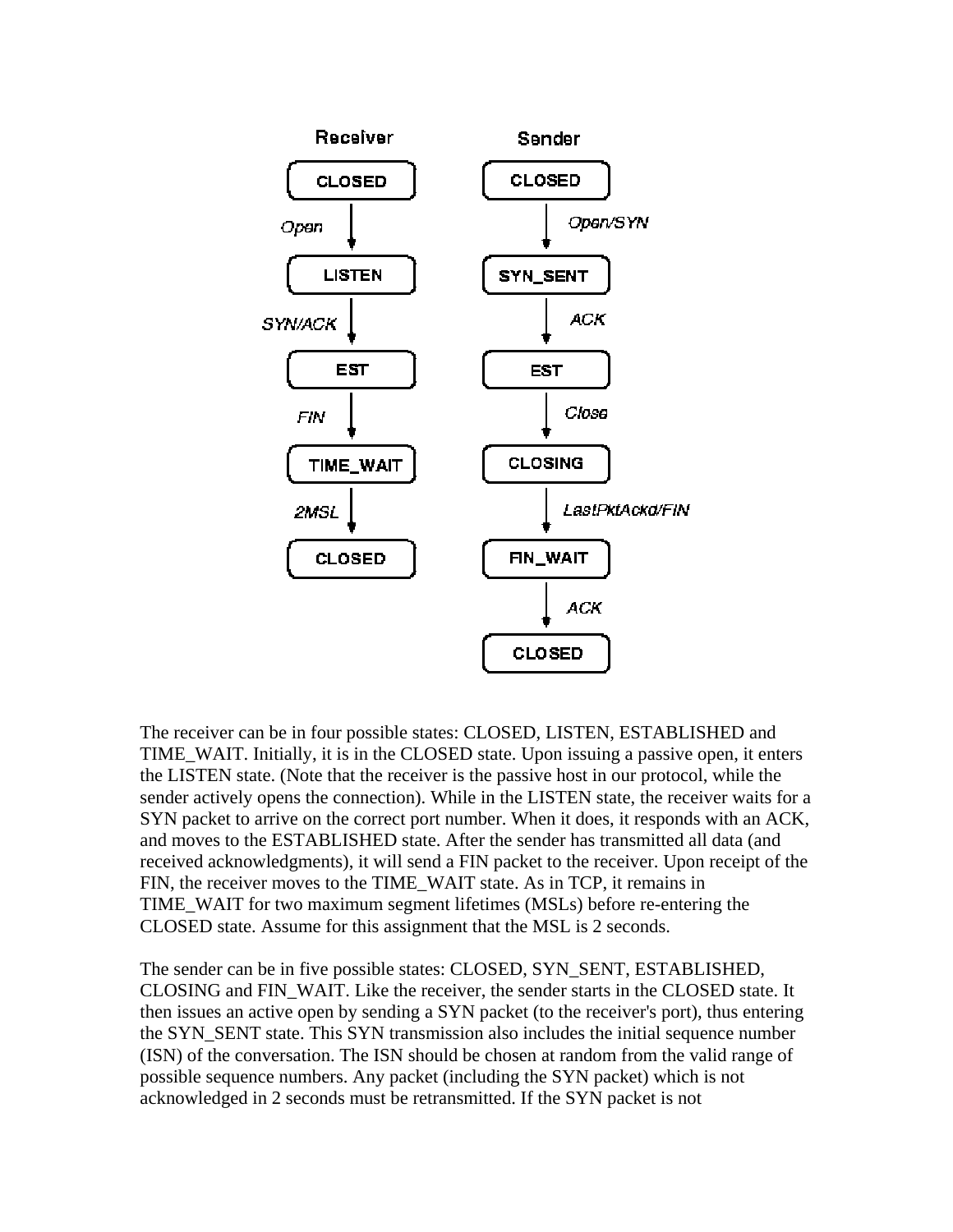acknowledged after three attempts, a RESET packet must be sent to the destination port and the sender moves to the CLOSED state. In the common case in which the SYN is acknowledged correctly (the ACK must have the correct sequence number =  $ISN + 1$ ), the sender enters the ESTABLISHED state and starts transmitting packets. When the sending application (sitting above SRMP) is finished generating data, it issues a "close" operation to SRMP. This causes the sender to enter the CLOSING state. At this point, the sender must still ensure that all buffered data arrives at the receiver reliably. Upon verification of successful transmission, the sender sends a FIN packet with the appropriate sequence number and enters the FIN\_WAIT state. Once the FIN packet is acknowledged, the sender re-enters the CLOSED state. If no ACK comes after three timeouts (which are also 2 seconds each), the sender should send a RESET packet and return to the CLOSED state.

In the event that one party detects that the other is misbehaving, it should reset the connection by sending a RESET packet. For example, one easy way in which a receiver can misbehave is to acknowledge a packet that has not yet been transmitted.

#### **Implementation**

We will provide an implementation of the SRMP receiver process in C; you must write the sender in C as well. In the skeleton we provide, applications will invoke the sender's functionality by means of the following application programmer's interface (API) consisting of the following three routines:

- int srmp\_open (srmp\_send\_ctrl\_blk \*srmp\_cb, char \*dst, int sport, int rport);
- int srmp\_send (srmp\_send\_ctrl\_blk \*srmp\_cb, char \*data, int len);
- int srmp\_close (srmp\_send\_ctrl\_blk \*srmp\_cb);

Similar to common implementations of TCP, you need a global and central "structure" or "object" to help you manage the things such as state transitions, sliding windows and buffers. On the receiver's side, we call this structure the "SRMP RECEIVE CONTROL BLOCK". You can use srmp\_recv\_ctrl\_blk defined in srmp.h as a reference for your design of the control block on the sender's side.

The first function is called once by the application at the sending side to open and establish an SRMP connection to a remote receiver. When it succeeds in establishing a connection with the remote receiver, the srmp\_send\_ctrl\_blk should have been initialized with the corresponding data. The second function is called repeatedly by the application to transmit messages across an established connection, and the final function is used by the application when it has no more messages to transmit, and wishes to teardown the connection.

While a typical protocol implementation would consist of many threads of control, we will simplify things by using a single-threaded approach to implementing the sender's functionality. One possible decomposition of srmp\_send() might be as follows: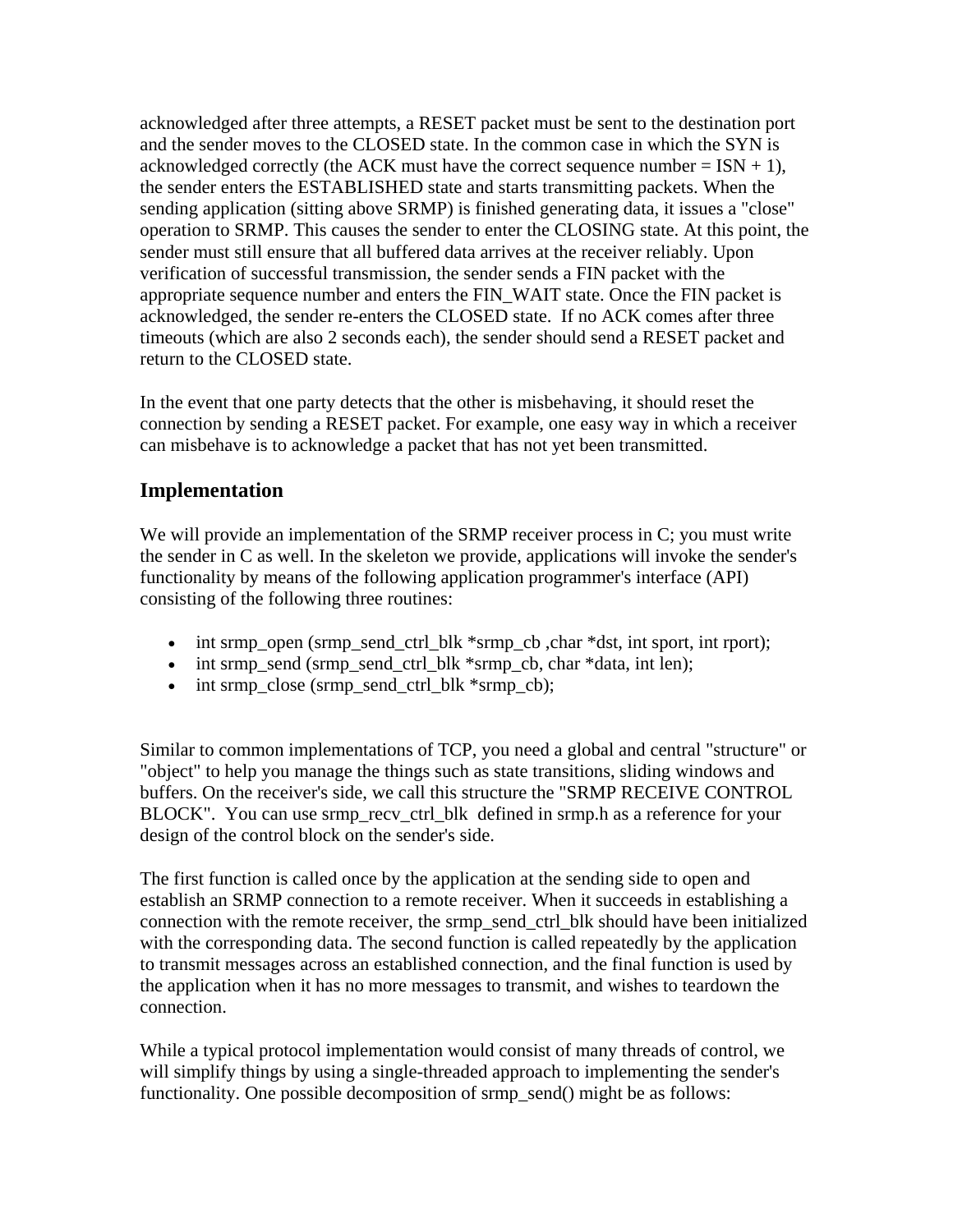- Copy the message passed to srmp\_send() into a packet processing buffer.
- Process any ACKs that are ready immediately (calling readWithTimer in srmp.c with a timeout of zero).
- Then until the sliding window is full, retransmit any timed-out packets or packets newly arrived in the packet processing buffer.
- Return.

By continuously calling srmp\_send(), the data transfer will proceed smoothly. Eventually, when the application has no more data to transmit, it calls srmp\_close(). At this point, your SRMP connection must make sure all buffered is transmitted and acknowledged before tearing down the connection.

The Makefile builds a simple file transfer application which consists of two executables. "SendApp" is an application which takes three command line arguments: a destination address (da), a destination port (dp), and a source port (sp). The application uses the sendside API to call the srmp\_ routines you will write to transfer the contents of a file called "TestInput" to a remote receiver. On the other side of the connection, "ReceiverApp" is an application which expects to be sent a file, and uses the receive-side API to call the srmp\_routines (provided) to get the file, then writes it to a file called "TestOutput".

To recap, you can build "ReceiveApp" with the Makefile and these source files (all available):

- receiver.c
- reciever list.c
- wraparound.c
- srmp.c
- srmp.h

by typing "make ReceiveApp". Once you've finished creating sender.c (we recommend building it from the template provided), type "make SendApp".

### **Testing**

To test your code, we provide several receivers for you to test your sender against. Source code will be provided for a basic receiver which has a small, fixed advertised window and does not lose packets. Correct behavior against this receiver will be worth approximately 3/4 of the credit. More complex receivers which vary their window size and simulate a network which reorders and drops packets are also avaiable for you to test against. You should do all (or almost all) of your testing in a local environment without going over the network. By routing packets to "localhost", those packets are sent via a special software interface known as the loopback interface, which redirects the packets immediately back to the same host. Thus, you can run your receiver in one window: % ./ReceiveApp localhost 4562 4182

then run the sender in another window:

% ./SendApp localhost 4182 4562 SendFileName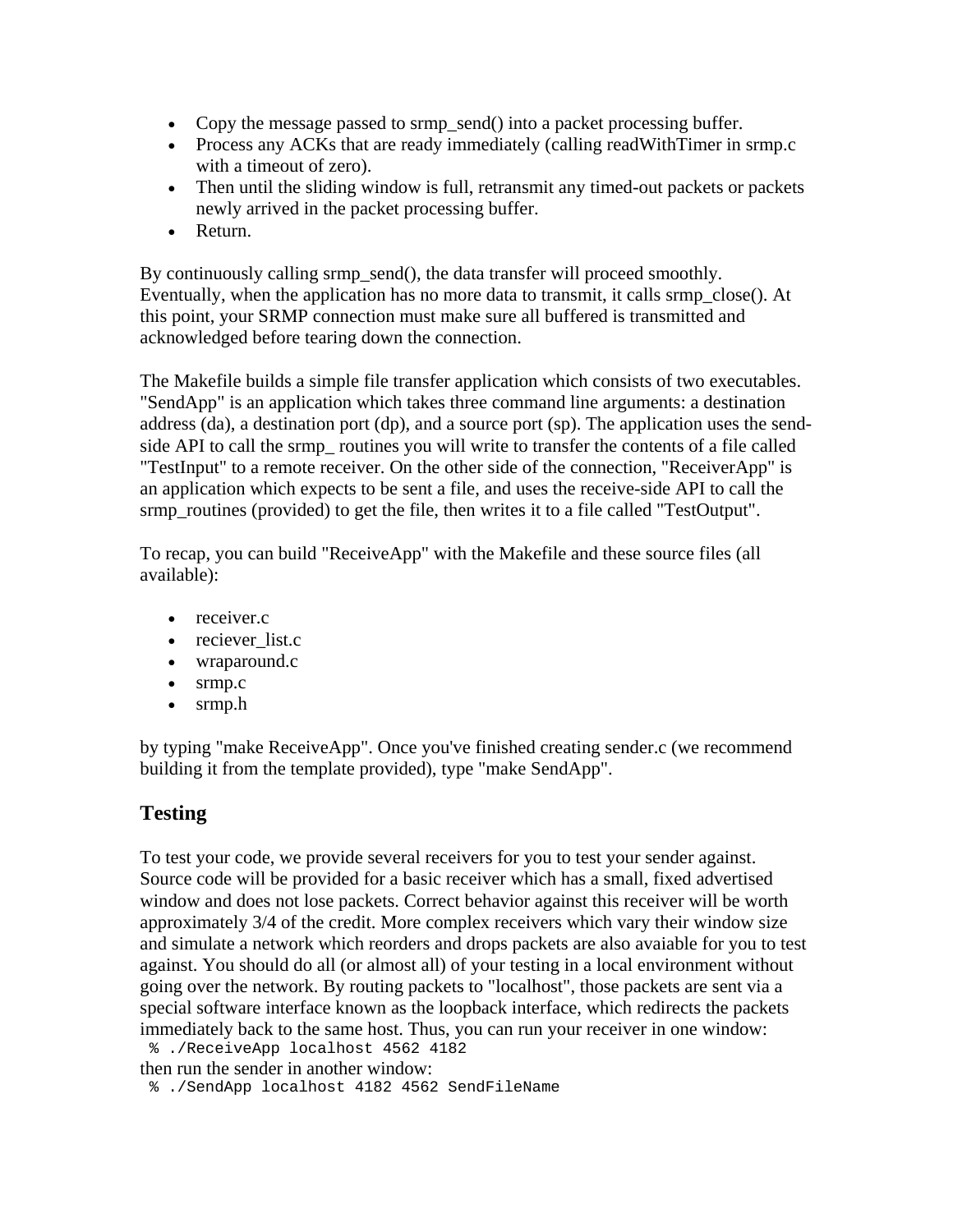(reversing the source and destination port numbers so the programs plug together naturally – note that Unix will require you to use port numbers above 1024 since you don't have superuser permissions; SendFileName is the name of file the application will send).

## **Simplifications**

You need not worry about the following aspects of the implementation.

- Round-trip time estimation. Any packet not acknowledged within 2 seconds has been lost and must be retransmitted.
- Congestion control. You only need to worry about overrunning the receiver's advertised window, but ignore network congestion. (Lack of congestion control should motivate you to do your testing on a local host. Try not to get us in too much trouble with the network administrators.)
- The CLOSED state need not be implemented at the sender. Upon start-up, just have the sender immediately send a SYN and enter SYN\_SENT.

On the other hand, don't oversimplify. You will need to deal with:

- Flow control -- make sure you obey the advertised window constraints.
- Multiple data packets in flight. Programs which use the Stop-and-Wait algorithm will at most receive half credit.
- Retransmission of packets which have timed out.
- Network byte ordering, when transmitting multibyte integers.
- Sequence number wrap-around. Your senders should choose an ISN at random, and should deal with the problem of the sequence number wrapping around to zero.

This programming assignment will be time-consuming, but will make important concepts we covered in class much more familiar to you.

### **How to Proceed**

Large assignments such as this can be daunting and it can be hard to figure out where to start. In general, implement the solution piece by piece, testing thoroughly as you go. Here are some suggestions:

- Start by reading and understanding the main ideas of the receiver code.
- Use the sendpkt and receivepkt routines provided in srmp.c to set up a connection between the sender and the receiver.
- Implement a simple transfer protocol, like Stop-and-Wait, ignoring the complexity of the receiver's advertised window.
- Test the correctness of your basic transfer routine on very small to very large files (megabytes).
- Also make sure sequence number wraparound is working properly.